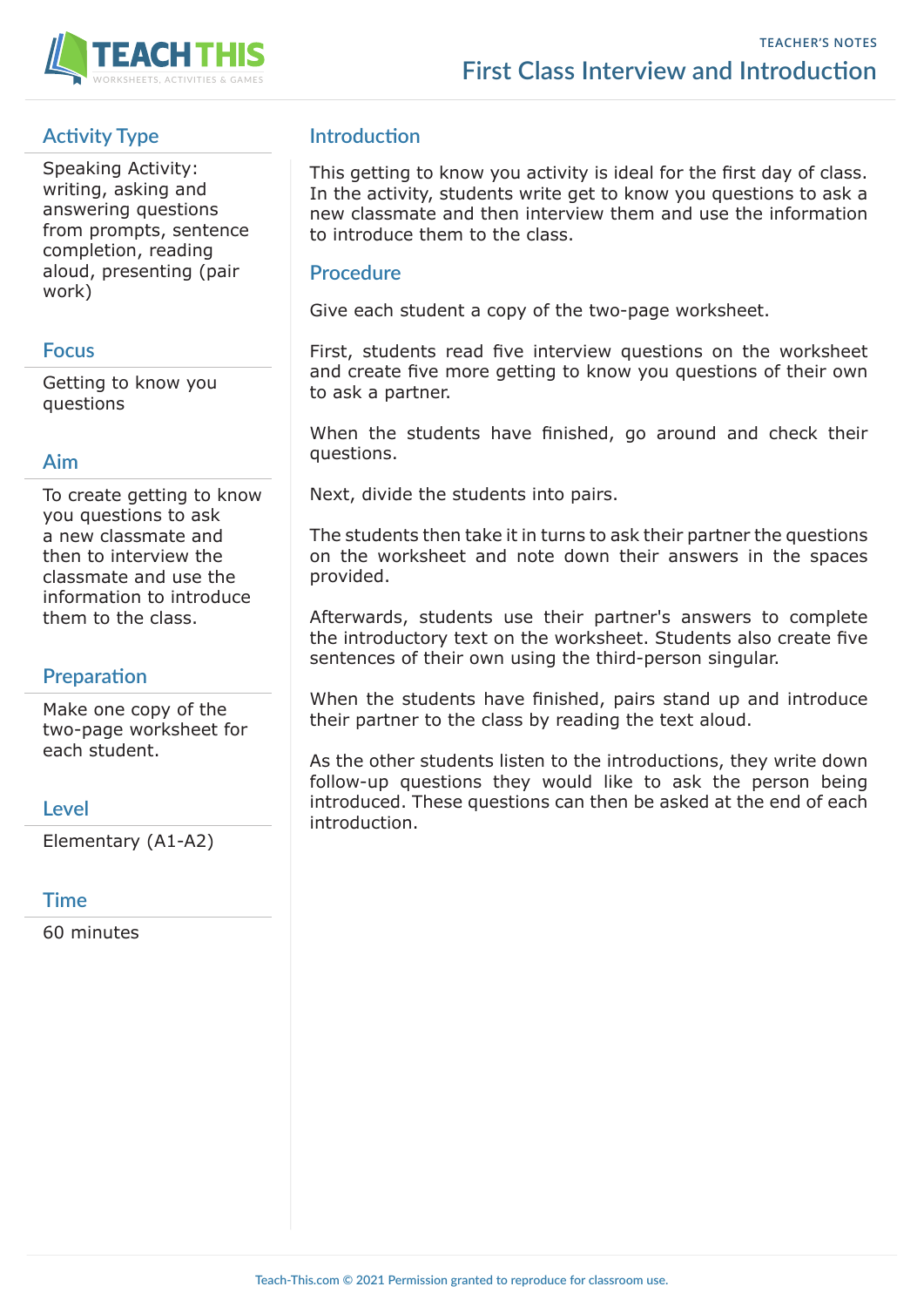

### A. Read the five interview questions and then create five more get to know you questions of your own to ask a partner.

| 1. Q: What is your name?                         |
|--------------------------------------------------|
|                                                  |
| 2. Q: Where do you come from?                    |
|                                                  |
| 3. Q: Where do you live?                         |
|                                                  |
| 4. Q: What are your hobbies?                     |
|                                                  |
| 5: Q: What do you want to learn from this class? |
|                                                  |
| 6:Q:                                             |
|                                                  |
| 7:Q:                                             |
| $A$ :                                            |
| 8:Q:                                             |
|                                                  |
| 9:Q:                                             |
|                                                  |
| 10:Q:                                            |
| A:                                               |

B. Now, work with a partner, take it in turns to ask your partner the questions. Note down your partner's answers in the spaces provided.